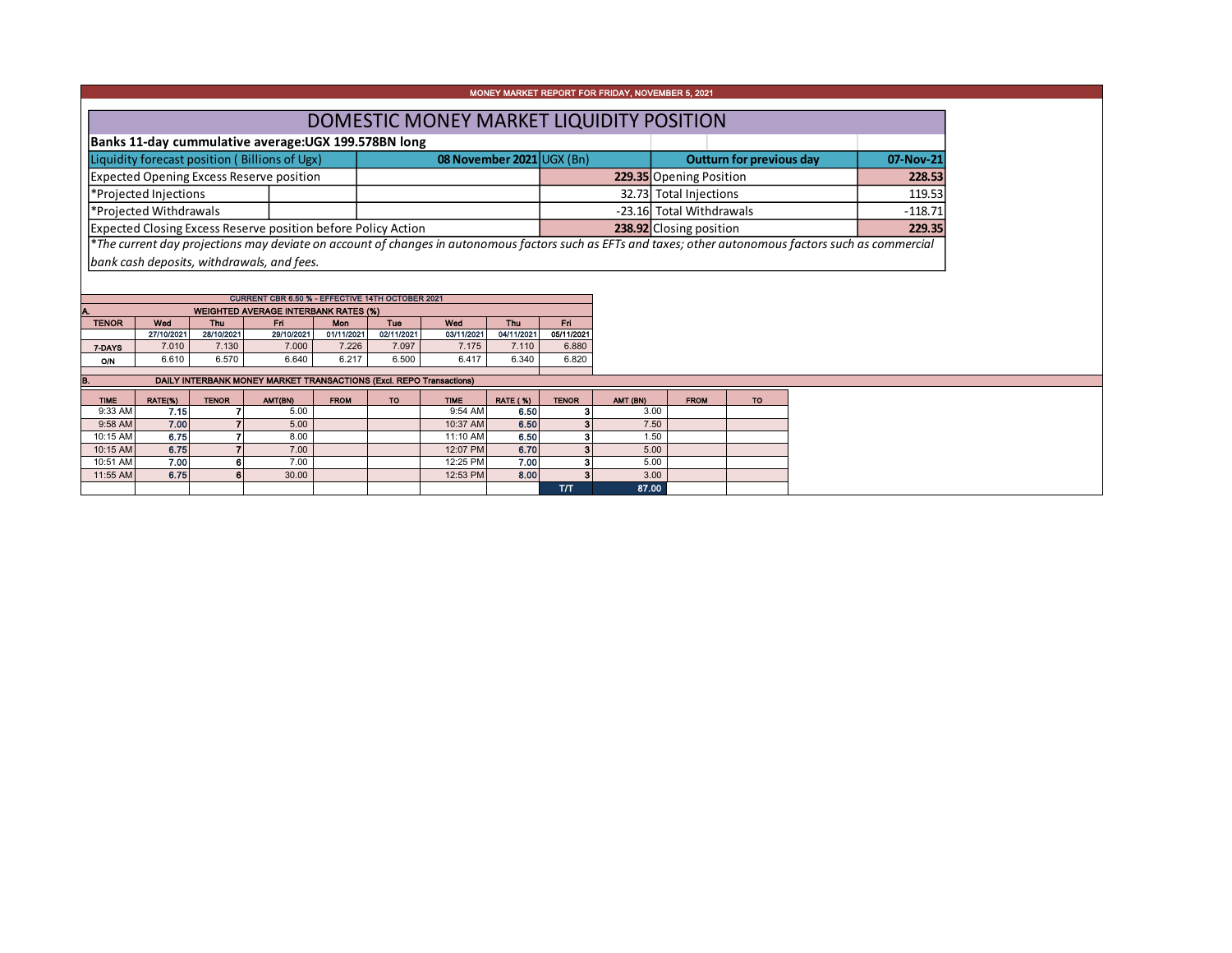| IC.   | <b>CBR AND THE 7- DAY WAR INTERBANK RATES</b>                                                                                                                |
|-------|--------------------------------------------------------------------------------------------------------------------------------------------------------------|
|       |                                                                                                                                                              |
| 9.500 |                                                                                                                                                              |
|       |                                                                                                                                                              |
| 9.000 |                                                                                                                                                              |
| 8.500 |                                                                                                                                                              |
| 8.000 |                                                                                                                                                              |
|       |                                                                                                                                                              |
| 7.500 |                                                                                                                                                              |
| 7.000 | . The experiment is the set of $\mathcal{L}_{\mathbf{a},\mathbf{b},\mathbf{b},\mathbf{c}}$<br>--------------------------------<br>----------<br>. <b>.</b> . |

**21/10/2021 22/10/2021 25/10/2021 26/10/2021 27/10/2021 28/10/2021 29/10/2021 01/11/2021 02/11/2021 03/11/2021 04/11/2021 05/11/2021**

• Overnight WAR -7-day WAR - CBR rate - Upper bound - Lower bound

| D.<br>MONETARY POLICY OPERATIONS MATURITIES PROFILE: (11-NOV- 2021 TO 09-DEC- 2021) |             |                              |             |             |             |              |  |  |  |  |  |  |  |
|-------------------------------------------------------------------------------------|-------------|------------------------------|-------------|-------------|-------------|--------------|--|--|--|--|--|--|--|
| <b>DATE</b>                                                                         | <b>THUR</b> | <b>THUR</b>                  | <b>THUR</b> | <b>THUR</b> | <b>THUR</b> | <b>TOTAL</b> |  |  |  |  |  |  |  |
|                                                                                     | 11-Nov-21   | 18-Nov-21                    | 25-Nov-21   | 02-Dec-21   | 09-Dec-21   |              |  |  |  |  |  |  |  |
| <b>REPO</b>                                                                         | 477.08      | $\qquad \qquad \blacksquare$ |             |             |             | 477.08       |  |  |  |  |  |  |  |
| <b>REV REPO</b>                                                                     |             |                              |             |             |             |              |  |  |  |  |  |  |  |
| <b>BOU BILL/DEI</b>                                                                 |             | 431.25                       |             | 180.00      |             | 611.25       |  |  |  |  |  |  |  |
| <b>TOTALS</b>                                                                       | 477.08      | 431.25                       | ж.          | 180.00      | ٠           | 1,088.33     |  |  |  |  |  |  |  |

Total O/S Deposit Auction & BOU Bill balances held by BOU up to 30 December 2021: UGX 722 BN Total O/S Repo, Reverse Repo, BOU Bill balances held by BOU: UGX 1,199 BN

8.500<br>
7.500<br>
7.000<br>
6.500<br>
6.000<br>
5.500<br>
4.500<br>
4.000

|                 | (EI) STOCK OF TREASURY SECURITIES         |             |                                                                                       |                 | EID.          | <b>MONETARY POLICY MARKET OPERATIONS</b>                 |               |            |              |              |  |  |
|-----------------|-------------------------------------------|-------------|---------------------------------------------------------------------------------------|-----------------|---------------|----------------------------------------------------------|---------------|------------|--------------|--------------|--|--|
|                 | LAST TBIILS ISSUE DATE: 28-OCTOBER-2021   |             |                                                                                       |                 |               | (VERTICAL REPOS, REV-REPOS, DEPOSIT AUCTIONS & BOU BILL) |               |            |              |              |  |  |
|                 | On-the-run O/S T-BILL STOCKs (Bns-UGX)    |             | 5.933.70                                                                              | 08/11/2021      | OMO           | <b>ISSUE DATE</b>                                        | <b>AMOUNT</b> | <b>WAR</b> | <b>RANGE</b> | <b>TENOR</b> |  |  |
|                 | On-the-run O/S T-BONDSTOCKs(Bns-UGX)      |             | 21,558.63                                                                             | 08/11/2021 REPO |               | $07$ -Oct $-$                                            | 520.00        | 6.500      |              |              |  |  |
|                 | <b>TOTAL TBILL &amp; TBOND STOCK- UGX</b> |             | 27,492.33                                                                             |                 | <b>DAUT</b>   | $07$ -Oct $-$                                            | 9.95          | 6.985      |              | 28           |  |  |
| O/S=Outstanding |                                           |             |                                                                                       |                 | <b>DAUT</b>   | $07$ -Oct $-$                                            | 0.99          | 7.003      |              | 56           |  |  |
| <b>MATURITY</b> | TOTAL STOCK YTM (%)                       |             | <b>CHANGE IN</b>                                                                      |                 | DAUT          | 07-Oct -                                                 | 19.67         | 7.375      |              | 84           |  |  |
|                 | (BN UGX)                                  | AT CUT OFF" | YTM (+/-)                                                                             |                 | <b>REPO</b>   | $08$ -Oct $-$                                            | 180.00        | 6.500      |              |              |  |  |
| 91              | 105.10                                    | 6.539       | $-0.190$                                                                              |                 | <b>REPO</b>   | $11-Oct$ -                                               | 80.00         | 6.500      |              |              |  |  |
| 182             | 418.05                                    | 8.419       | 0.087                                                                                 |                 | <b>REPO</b>   | $12$ -Oct $-$                                            | 168.00        | 6.500      |              |              |  |  |
| 364             | 5,410.55                                  | 10.150      | 0.150                                                                                 |                 | <b>REPO</b>   | $13-Oct$ -                                               | 138.00        | 6.500      |              |              |  |  |
| 2YR             | 200.00                                    | 10.000      | $-1.500$                                                                              |                 | <b>REPO</b>   | $14$ -Oct $-$                                            | 228.00        | 6.500      |              |              |  |  |
| 3YR             | $\overline{\phantom{a}}$                  | 13.100      | 1.710                                                                                 |                 | <b>REPO</b>   | 25-Oct -                                                 | 230.00        | 6.500      |              |              |  |  |
| 5YR             | 1.219.91                                  | 13.000      | $-0.410$                                                                              |                 | <b>REPO</b>   | 26-Oct -                                                 | 88.50         | 6.500      |              |              |  |  |
| <b>10YR</b>     | 10,109.18                                 | 13.500      | $-0.239$                                                                              |                 | <b>REPO</b>   | 27-Oct -                                                 | 227.00        | 6.500      |              |              |  |  |
| <b>15YR</b>     | 8,469.61                                  | 15.500      | 1.410                                                                                 |                 | <b>REPO</b>   | 28-Oct -                                                 | 251.00        | 6.500      |              |              |  |  |
| <b>20YR</b>     | 1,559.93                                  | 15.500      | $-0.450$                                                                              |                 | <b>REPO</b>   | 02-Nov -                                                 | 128.00        | 6.500      |              |              |  |  |
|                 |                                           |             | Cut OFF is the lowest price/ highest yield that satisfies the auction awarded amount. |                 | <b>REPO</b>   | $04$ -Nov $-$                                            | 408.50        | 6.500      |              |              |  |  |
|                 |                                           |             |                                                                                       | <b>BBILL</b>    | 04-Nov -      | 135.27                                                   | 7.012         |            | 28           |              |  |  |
|                 |                                           |             |                                                                                       | <b>BBILL</b>    | $04$ -Nov $-$ | 9.89                                                     | 7.003         |            | 56           |              |  |  |
|                 |                                           |             |                                                                                       |                 | <b>BBILL</b>  | $04-Nov -$                                               | 59.97         | 7.452      |              | 84           |  |  |
|                 |                                           |             |                                                                                       |                 | <b>REPO</b>   | $05$ -Nov $ -$                                           | 68.00         | 6.500      |              |              |  |  |

WAR-Weighted Average Rate